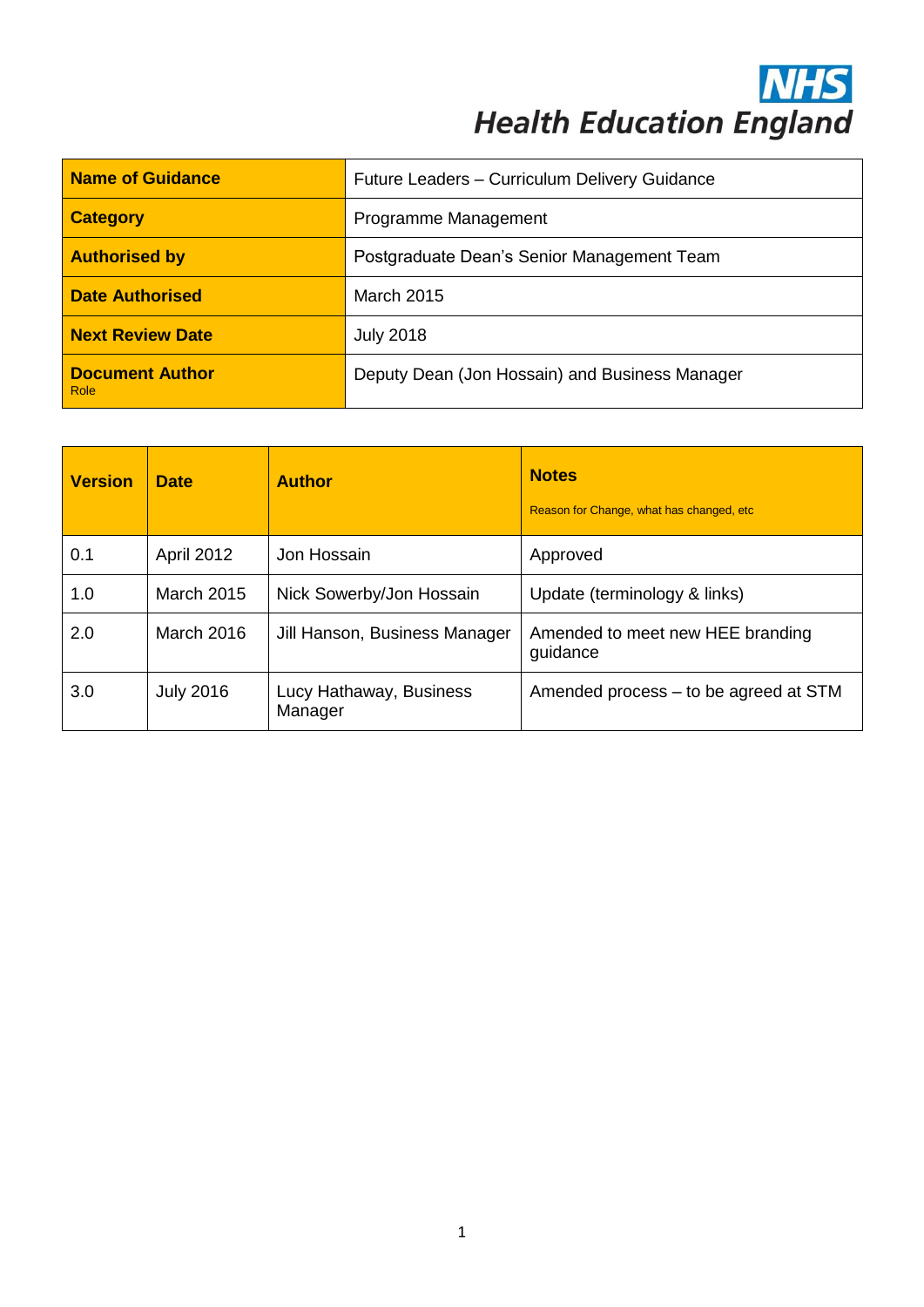### **Guidance**

### **1 Postgraduate Certificate**

- 1.1 Individuals appointed into the Health Education England, working across Yorkshire and the Humber (HEE YH) Future Leaders Programme have the opportunity to undertake a Postgraduate Certificate in Leadership (or similar) during this twelve month fellowship opportunity.
- 1.2 HEE YH will fund the Certificate (or equivalent) up to a maximum value of £3,500. Fellows should contact [leadership@yh.hee.nhs.uk](mailto:leadership@yh.hee.nhs.uk) with details of the following:
	- name, title, and web links for your chosen course
	- cost (which must be less than £3,500) and
	- a contact at the HEI in which you wish to undertake your qualification.
- 1.3 HEE YH will ensure that funding is provided directly to the organisation for the course.
- 1.4 HEE YH are unable to part-fund courses. If the cost of the course exceeds £3,500, we may be able fully fund individual modules, please contact [leadership@yh.hee.nhs.uk](mailto:leadership@yh.hee.nhs.uk) to discuss this further.

# **2 Travel and subsistence**

2.1 All non-pay costs (excess travel) will be met by the employing LEP, and their local application process should be followed.

### **3 HEE YH Future Leaders Programme Courses**

3.1 For courses held and facilitated centrally by HEE YH, fellows **would not** need to complete an application form. These courses are funded directly by HEE YH. Details of the programme can be found on our website.

[http://www.yorksandhumberdeanery.nhs.uk/future\\_leaders\\_programme/course\\_advisor/](http://www.yorksandhumberdeanery.nhs.uk/future_leaders_programme/course_advisor/)

3.2 Future Leaders should ensure that their attendance is approved prospectively by their Fellowship Educational Supervisor.

### **4 Other applications**

4.1 Requests for additional funding for other Leadership opportunities over and above the PG Certificate during the fellowship year should be made, in writing, to [leadership@yh.hee.nhs.uk](mailto:leadership@yh.hee.nhs.uk)

The request should include:

- details of the course/event
- estimated costings and
- a written statement of support from the Educational Supervisor

This should be submitted using the curriculum delivery application form:

[http://www.yorksandhumberdeanery.nhs.uk/pgmde/policies/curriculum\\_delivery/study\\_leavecurric](http://www.yorksandhumberdeanery.nhs.uk/pgmde/policies/curriculum_delivery/study_leavecurriculum_delivery/) ulum\_deliverv/

4.2 The Associate Postgraduate Dean or the Deputy Dean for the Future Leaders Programme (or nominated deputies) are able to approve applications.